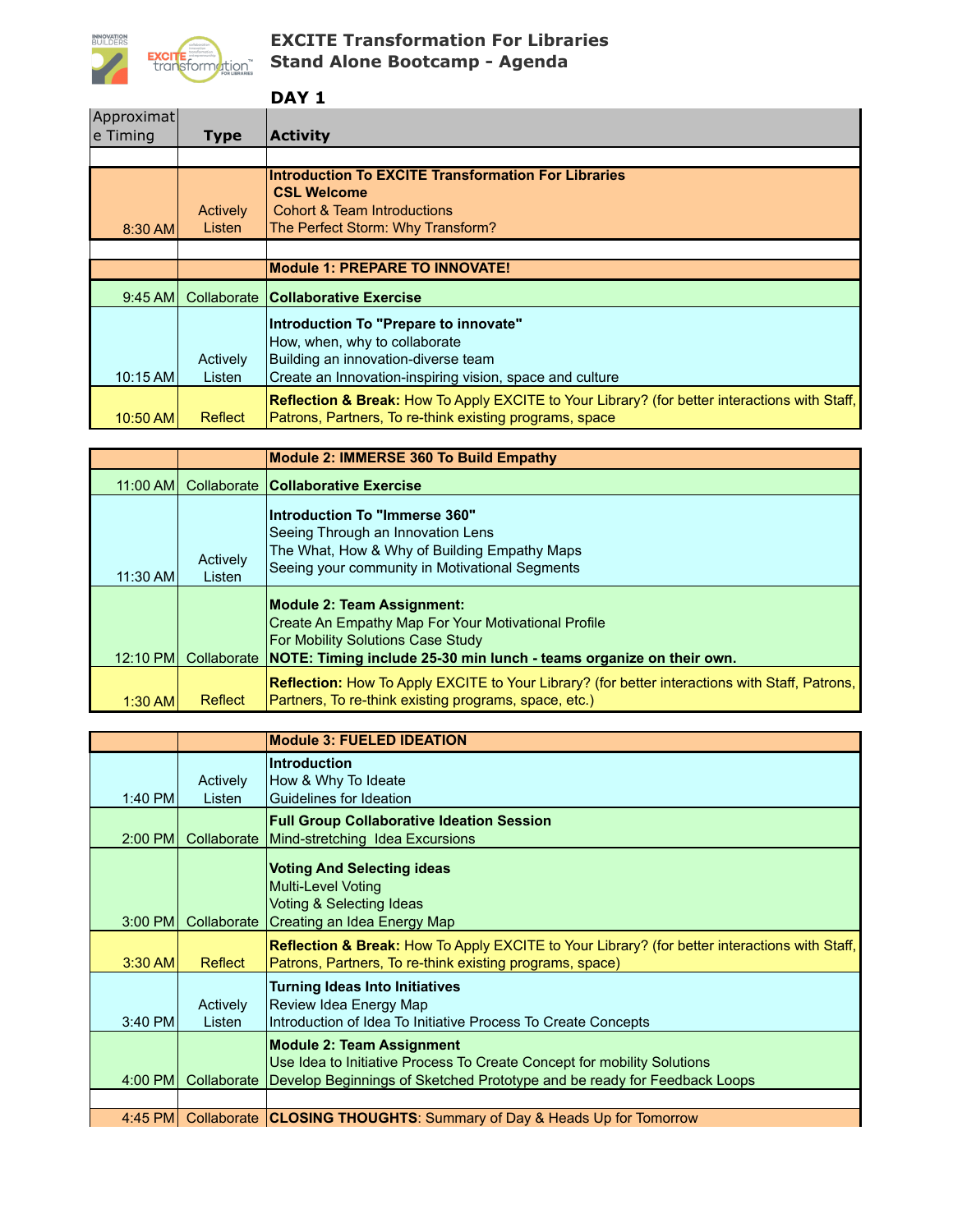

## **EXCITE Transformation For Libraries Stand Alone Bootcamp - Agenda**

## **DAY 2**

| Approximat |                      |                                                                                               |
|------------|----------------------|-----------------------------------------------------------------------------------------------|
| e Timing   |                      | <b>Activity</b>                                                                               |
| 8:30 AM    | Collaborate          | <b>OVERNIGHT THOUGHTS</b>                                                                     |
|            |                      |                                                                                               |
|            |                      | <b>Module 4: ITERATIVE DESIGN</b>                                                             |
|            |                      | <b>Introduction To Iterative Design</b>                                                       |
|            |                      | Prototypes: purpose and methods                                                               |
|            |                      | Feedback Loops: getting and giving feedback                                                   |
|            | Actively             | Failing Forward: Another Form of Feedback                                                     |
| 8:40 AM    | Listen               | <b>Iterative Design: Mindset</b>                                                              |
|            |                      | <b>MODULE 4: Team Assignment</b>                                                              |
|            |                      | Teams further develop Mobility Solution Concepts<br>Prototype, Story, etc                     |
| $9:00$ AM  | Collaborate          | Meet w Feedback Loop Teams & Iterate Designs                                                  |
|            |                      |                                                                                               |
|            |                      | <b>Module 5: LAUNCH: MAKING IT REAL</b>                                                       |
|            |                      | Introduction to Storytelling                                                                  |
|            | Actively             | Why tell a story?                                                                             |
| $9:45$ AM  | Listen               | Storytelling concepts, impact & techniques                                                    |
|            |                      | <b>MODULE 5: Team Assignment:</b>                                                             |
|            |                      | Finalize concepts, prototypes & story                                                         |
|            |                      | Practice skits & presentations                                                                |
| 10:00 AM   | Collaborate          | Teams include bio break on their own                                                          |
|            |                      | Reflection & Break: How To Apply EXCITE to Your Library? (for better interactions with Staff, |
| 11:10 AM   | Reflect              | Patrons, Partners, To re-think existing programs, space)                                      |
|            |                      | <b>Mobility Solution PRESENTATIONS!</b>                                                       |
|            | 11:15 AM Collaborate | <b>Teams Present Their Mobility Solution</b>                                                  |
|            |                      |                                                                                               |
|            |                      | FROM CASE-STUDY TO REAL-WORLD:                                                                |
|            |                      | <b>EVERYDAY LIBRARY INNOVATIONS</b><br>Intro to Innovation Challenges                         |
|            |                      | 12:15 PM Collaborate   Indivdual Participants Sign Up - Mixed Library Teams                   |
|            |                      |                                                                                               |
| 12:30 PM   |                      | <b>FULL GROUP LUNCH!!</b>                                                                     |
|            |                      |                                                                                               |
|            | Actively             | MODULE 5: Introduction to Business Model Canvas & Implementation Plan                         |
| 1:15 PM    | Listen               | Info Session<br><b>EVERYDAY LIBRARY INNOVATIONS: Team Assignment</b>                          |
|            |                      | Teams develop Everyday Library Innovations using the fullEXCITE process start to finish:      |
|            |                      | Motivational Target, Empathy Maps, Fueled Ideas, Concept, Prototype, Story, Feedback          |
|            |                      | Loops, Iterate!                                                                               |
| 1:30 PM    | Collaborate          | Coaches available to assist!                                                                  |
|            |                      |                                                                                               |
| 3:45 PM    | Collaborate          | <b>Everyday Library innovations PRESENTATIONS!!</b><br>Teams Present Everyday Innovations!!   |
|            |                      |                                                                                               |
|            | Actively             | <b>Closing Thoughts &amp; Prep For Day 3</b>                                                  |
| 4:45 PM    | Listen               | Introduction of "Community Connections" Project                                               |
|            |                      |                                                                                               |